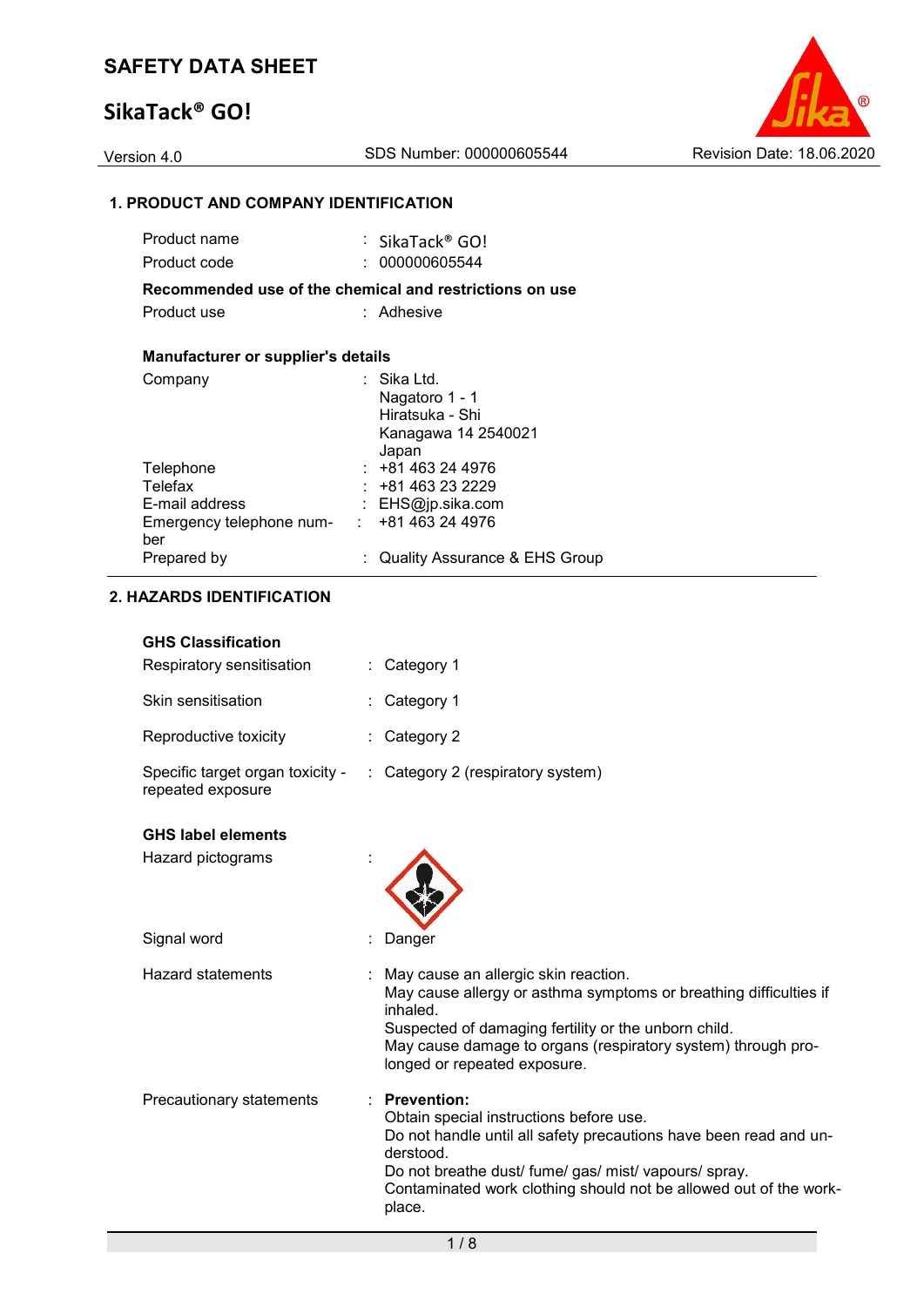# **SikaTack® GO!**

| SIKATACKTUU! |                                                                                                                                                                                                                                                                                                                                                                                                                                                                                                                                                                                                                                 |                                  |
|--------------|---------------------------------------------------------------------------------------------------------------------------------------------------------------------------------------------------------------------------------------------------------------------------------------------------------------------------------------------------------------------------------------------------------------------------------------------------------------------------------------------------------------------------------------------------------------------------------------------------------------------------------|----------------------------------|
| Version 4.0  | SDS Number: 000000605544                                                                                                                                                                                                                                                                                                                                                                                                                                                                                                                                                                                                        | <b>Revision Date: 18.06.2020</b> |
|              | Wear protective gloves/ protective clothing/ eye protection/ face<br>protection.<br>Wear respiratory protection.<br><b>Response:</b><br>IF ON SKIN: Wash with plenty of water.<br>IF INHALED: Remove person to fresh air and keep comfortable for<br>breathing. Call a POISON CENTER/ doctor if you feel unwell.<br>IF exposed or concerned: Get medical advice/attention.<br>If skin irritation or rash occurs: Get medical advice/ attention.<br>Take off contaminated clothing and wash it before reuse.<br>Storage:<br>Store locked up.<br>Disposal:<br>Dispose of contents/ container to an approved waste disposal plant. |                                  |

 $\odot$ 

# **Other hazards which do not result in classification**

None known.

### **3. COMPOSITION/INFORMATION ON INGREDIENTS**

| Substance / Mixture<br>Mixture |
|--------------------------------|
|                                |

### **Hazardous components**

| l Chemical name                     | CAS-No.        | Concentration (%) | ENCS/ISHL<br>number |
|-------------------------------------|----------------|-------------------|---------------------|
| Carbon black                        | 1333-86-4      | $>= 20 - 30$      |                     |
| bis(2-ethylhexyl) adipate           | $103 - 23 - 1$ | $>= 10 - 520$     | 2-861, 2-879        |
| 4,4'-methylenediphenyl diisocyanate | 101-68-8       | 1.2               | 4-118               |

### **4. FIRST AID MEASURES**

| General advice              | : Move out of dangerous area.<br>Consult a physician.                                                      |
|-----------------------------|------------------------------------------------------------------------------------------------------------|
|                             | Show this safety data sheet to the doctor in attendance.                                                   |
| If inhaled                  | : Move to fresh air.                                                                                       |
|                             | Consult a physician after significant exposure.                                                            |
| In case of skin contact     | : Take off contaminated clothing and shoes immediately.                                                    |
|                             | Wash off with soap and plenty of water.                                                                    |
|                             | If symptoms persist, call a physician.                                                                     |
| In case of eye contact      | : Remove contact lenses.                                                                                   |
|                             | Keep eye wide open while rinsing.                                                                          |
|                             | If eye irritation persists, consult a specialist.                                                          |
| If swallowed                | : Clean mouth with water and drink afterwards plenty of water.<br>Do not give milk or alcoholic beverages. |
|                             | Never give anything by mouth to an unconscious person.<br>Obtain medical attention.                        |
| Most important symptoms     | : sensitising effects                                                                                      |
| and effects, both acute and | Asthmatic appearance                                                                                       |
| delayed                     | Allergic reactions                                                                                         |
|                             | See Section 11 for more detailed information on health effects<br>and symptoms.                            |
|                             | May cause an allergic skin reaction.                                                                       |
|                             | May cause allergy or asthma symptoms or breathing difficul-<br>ties if inhaled.                            |
|                             |                                                                                                            |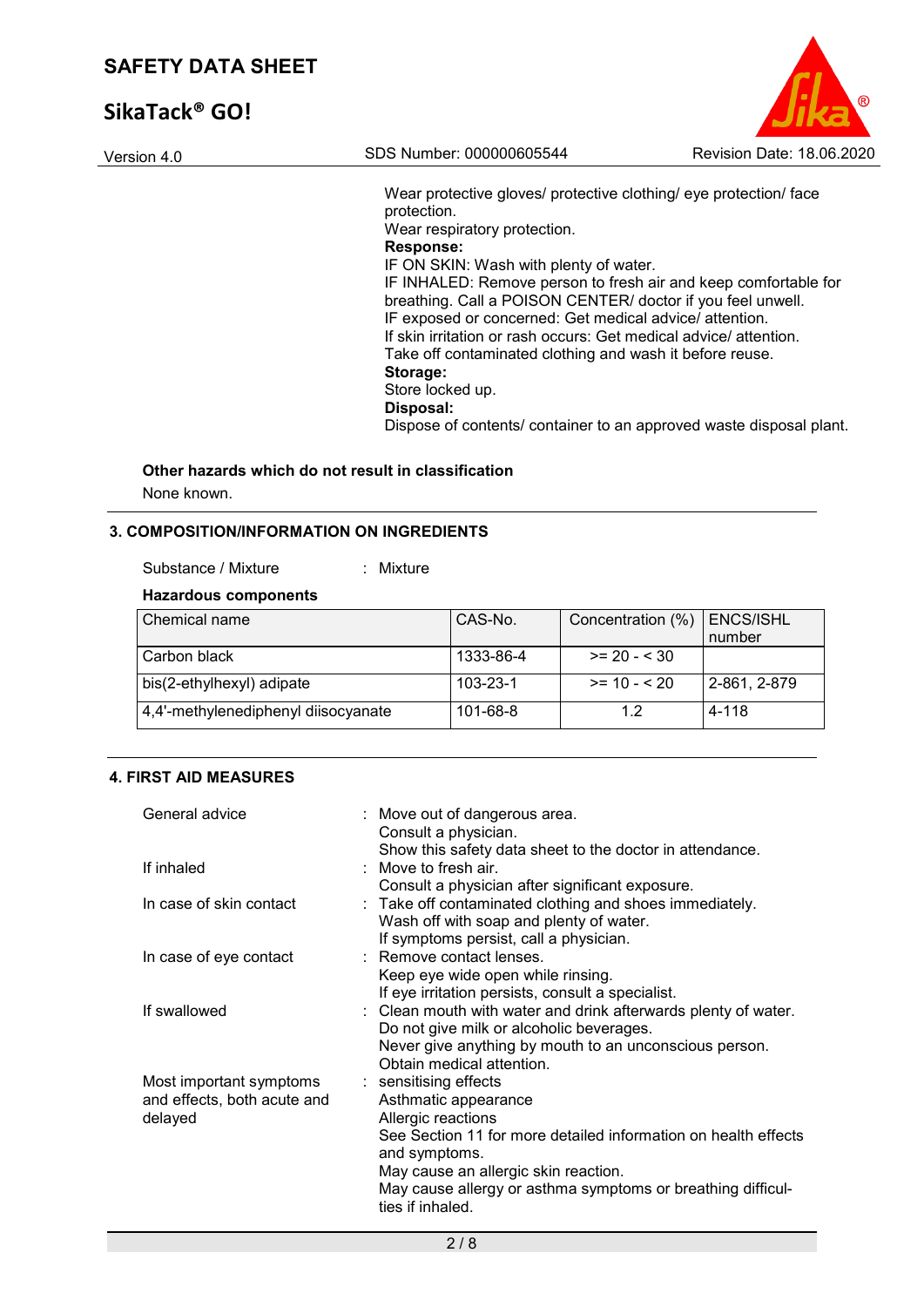# **SikaTack® GO!**



| Version 4.0                                      | SDS Number: 000000605544                                                                                                                                  | Revision Date: 18.06.2020 |
|--------------------------------------------------|-----------------------------------------------------------------------------------------------------------------------------------------------------------|---------------------------|
| Notes to physician                               | Suspected of damaging fertility or the unborn child.<br>May cause damage to organs through prolonged or repeated<br>exposure.<br>: Treat symptomatically. |                           |
| <b>5. FIREFIGHTING MEASURES</b>                  |                                                                                                                                                           |                           |
| Suitable extinguishing media                     | : Use extinguishing measures that are appropriate to local cir-<br>cumstances and the surrounding environment.                                            |                           |
| Hazardous combustion prod-<br>ucts               | : No hazardous combustion products are known                                                                                                              |                           |
| Specific extinguishing meth-<br>ods.             | : Standard procedure for chemical fires.                                                                                                                  |                           |
| Special protective equipment<br>for firefighters | : In the event of fire, wear self-contained breathing apparatus.                                                                                          |                           |

### **6. ACCIDENTAL RELEASE MEASURES**

| Personal precautions, protec-<br>tive equipment and emer-<br>gency procedures | : Use personal protective equipment.<br>Deny access to unprotected persons.                                                                                      |
|-------------------------------------------------------------------------------|------------------------------------------------------------------------------------------------------------------------------------------------------------------|
| Environmental precautions                                                     | : Do not flush into surface water or sanitary sewer system.<br>If the product contaminates rivers and lakes or drains inform<br>respective authorities.          |
| Methods and materials for<br>containment and cleaning up                      | : Soak up with inert absorbent material (e.g. sand, silica gel,<br>acid binder, universal binder, sawdust).<br>Keep in suitable, closed containers for disposal. |

### **7. HANDLING AND STORAGE**

| <b>Handling</b><br>Advice on protection against<br>fire and explosion | : Normal measures for preventive fire protection.                                                                                                                                                                                                                                                                                                                                                                                                                                                                                                                                         |
|-----------------------------------------------------------------------|-------------------------------------------------------------------------------------------------------------------------------------------------------------------------------------------------------------------------------------------------------------------------------------------------------------------------------------------------------------------------------------------------------------------------------------------------------------------------------------------------------------------------------------------------------------------------------------------|
| Advice on safe handling                                               | : Do not breathe vapours or spray mist.<br>Avoid exceeding the given occupational exposure limits (see sec-<br>tion $8$ ).<br>Do not get in eyes, on skin, or on clothing.<br>For personal protection see section 8.<br>Persons with a history of skin sensitisation problems or asthma,<br>allergies, chronic or recurrent respiratory disease should not be<br>employed in any process in which this mixture is being used.<br>Smoking, eating and drinking should be prohibited in the applica-<br>tion area.<br>Follow standard hygiene measures when handling chemical prod-<br>ucts |
| Avoidance of contact<br>Hygiene measures                              | $:$ No data available<br>: Handle in accordance with good industrial hygiene and safety prac-<br>tice.<br>When using do not eat or drink.<br>When using do not smoke.<br>Wash hands before breaks and at the end of workday.                                                                                                                                                                                                                                                                                                                                                              |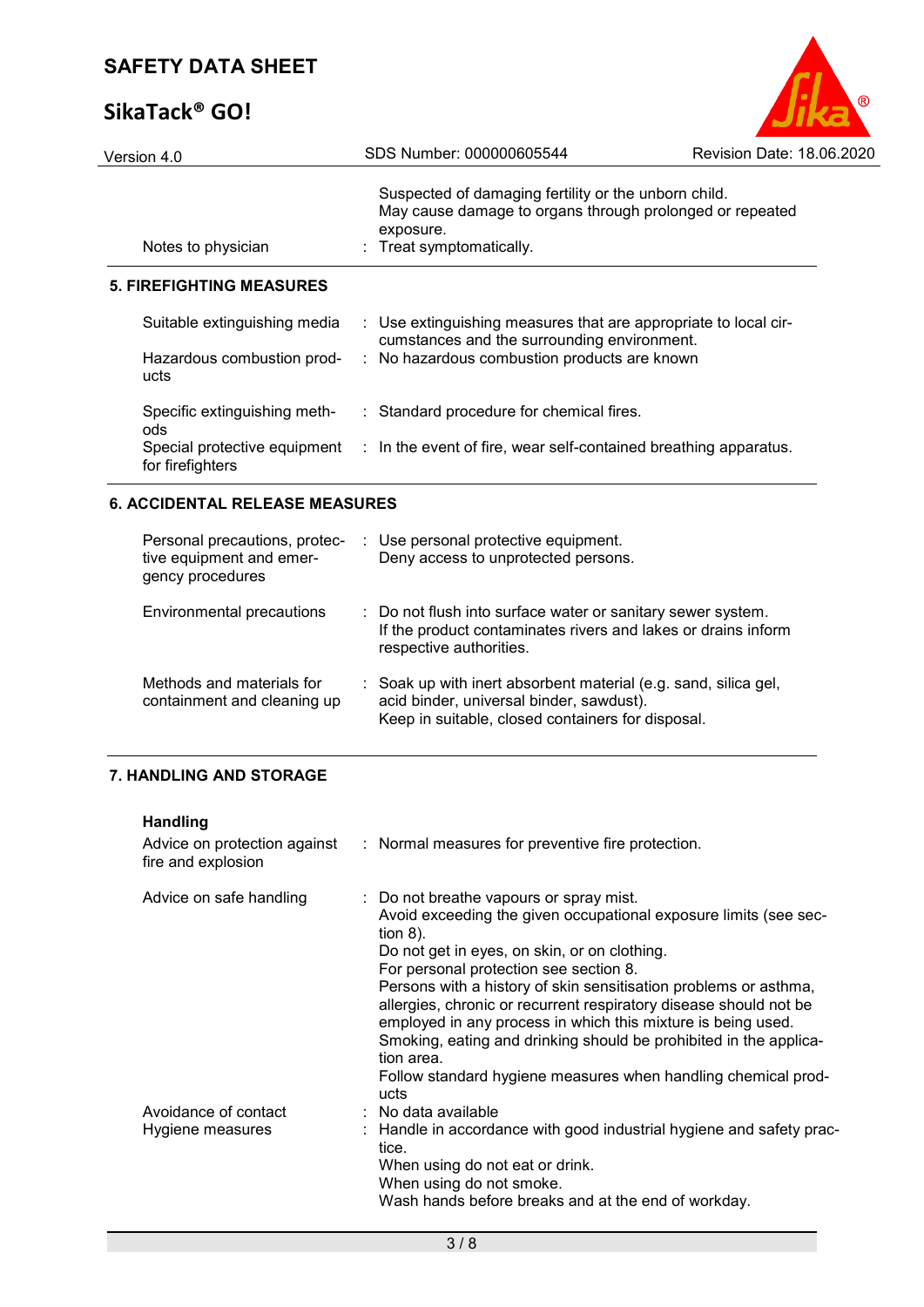# **SikaTack® GO!**



Version 4.0 SDS Number: 000000605544 Revision Date: 18.06.2020

### **Storage**

Conditions for safe storage : Store in original container. Keep container tightly closed in a dry and well-ventilated place. Observe label precautions. Store in accordance with local regulations.

### **8. EXPOSURE CONTROLS/PERSONAL PROTECTION**

| Threshold limit value and permissible exposure limits for each component in the work en- |  |
|------------------------------------------------------------------------------------------|--|
| vironment                                                                                |  |

| Components                    | CAS-No.  | Value type<br>(Form of                    | Control parame-<br>ters / Permissible                             | <b>Basis</b> |
|-------------------------------|----------|-------------------------------------------|-------------------------------------------------------------------|--------------|
|                               |          | exposure)                                 | concentration                                                     |              |
| 4,4'-methylenediphenyl diiso- | 101-68-8 | OEL-M                                     | $0.05 \,\mathrm{mg/m3}$                                           | JP OEL       |
| cvanate                       |          |                                           |                                                                   | <b>JSOH</b>  |
|                               |          |                                           | Further information: Airway sensitizing agent; Group 1 substances |              |
|                               |          | which induce allergic reactions in humans |                                                                   |              |
|                               |          | TWA                                       | $0.005$ ppm                                                       | <b>ACGIH</b> |

### **Personal protective equipment**

| Respiratory protection   | : Use respiratory protection unless adequate local exhaust ventila-<br>tion is provided or exposure assessment demonstrates that expo-<br>sures are within recommended exposure guidelines.<br>The filter class for the respirator must be suitable for the maximum<br>expected contaminant concentration<br>(gas/vapour/aerosol/particulates) that may arise when handling the<br>product. If this concentration is exceeded, self-contained breathing<br>apparatus must be used. |
|--------------------------|------------------------------------------------------------------------------------------------------------------------------------------------------------------------------------------------------------------------------------------------------------------------------------------------------------------------------------------------------------------------------------------------------------------------------------------------------------------------------------|
| Hand protection          | : Chemical-resistant, impervious gloves complying with an approved<br>standard should be worn at all times when handling chemical<br>products if a risk assessment indicates this is necessary.                                                                                                                                                                                                                                                                                    |
| Eye protection           | : Safety eyewear complying with an approved standard should be<br>used when a risk assessment indicates this is necessary.                                                                                                                                                                                                                                                                                                                                                         |
| Skin and body protection | : Choose body protection in relation to its type, to the concentration<br>and amount of dangerous substances, and to the specific work-<br>place.                                                                                                                                                                                                                                                                                                                                  |

### **9. PHYSICAL AND CHEMICAL PROPERTIES**

| Appearance                              | paste                                             |
|-----------------------------------------|---------------------------------------------------|
| Colour                                  | $:$ black                                         |
| Odour                                   | : characteristic                                  |
| Odour Threshold                         | $:$ No data available                             |
| рH                                      | Not applicable<br>t.                              |
| Melting point/range / Freezing<br>point | : No data available                               |
| Boiling point/boiling range             | $:$ No data available                             |
| Flash point                             | : ca. 143 °C (289 °F), Method: Cleveland open cup |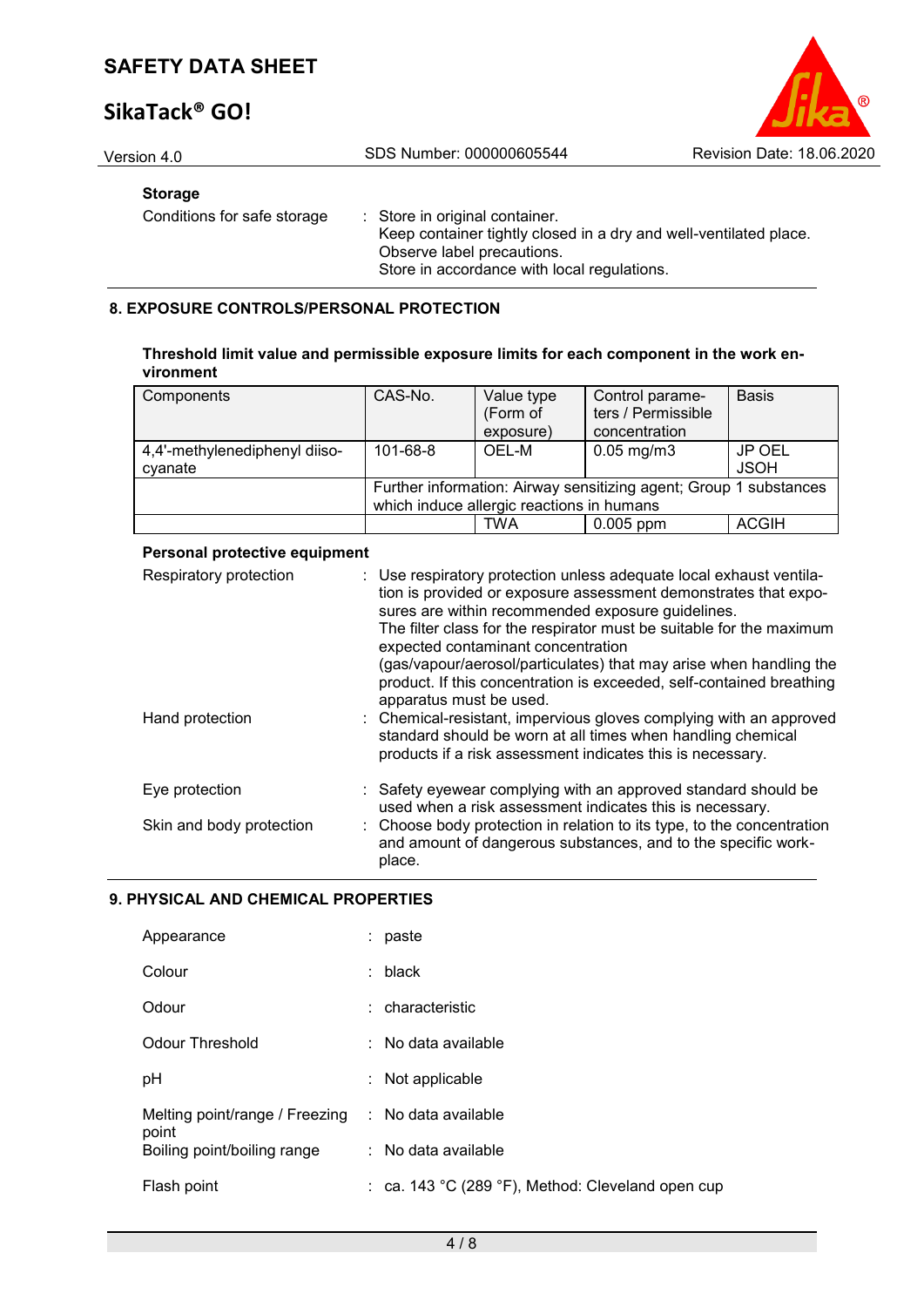# **SikaTack® GO!**



| Version 4.0                                | SDS Number: 000000605544         | Revision Date: 18.06.2020 |
|--------------------------------------------|----------------------------------|---------------------------|
| Evaporation rate                           | : No data available              |                           |
| Flammability                               | No data available                |                           |
| Upper explosion limit                      | : No data available              |                           |
| Lower explosion limit                      | No data available                |                           |
| Vapour pressure                            | $: 0.01$ hPa (0.01 mmHg)         |                           |
| Relative vapour density                    | : No data available              |                           |
| Density                                    | : ca. 1.22 g/cm3 (23 °C (73 °F)) |                           |
| Solubility(ies)<br>Water solubility        | insoluble                        |                           |
| Partition coefficient: n-                  | No data available                |                           |
| octanol/water<br>Auto-ignition temperature | : No data available              |                           |
| Decomposition temperature                  | : No data available              |                           |
| Viscosity<br>Viscosity, dynamic            | No data available                |                           |
| Viscosity, kinematic                       | $>$ 20.5 mm2/s (40 °C)           |                           |
| <b>Explosive properties</b>                | No data available                |                           |
| Molecular weight                           | No data available                |                           |
|                                            |                                  |                           |

### **10. STABILITY AND REACTIVITY**

| Reactivity<br>Chemical stability<br>Possibility of hazardous reac-<br>tions          | : No dangerous reaction known under conditions of normal use.<br>: The product is chemically stable.<br>: No hazards to be specially mentioned. |
|--------------------------------------------------------------------------------------|-------------------------------------------------------------------------------------------------------------------------------------------------|
| Conditions to avoid<br>Incompatible materials<br>Hazardous decomposition<br>products | $\therefore$ No data available<br>$\therefore$ No data available<br>: No decomposition if stored and applied as directed.                       |

### **11. TOXICOLOGICAL INFORMATION**

### **Acute toxicity**

Not classified based on available information.

### **Components:**

| <b>Carbon black:</b><br>Acute oral toxicity       | : LD50 Oral (Rat): $> 8,000$ mg/kg |  |
|---------------------------------------------------|------------------------------------|--|
| bis(2-ethylhexyl) adipate:<br>Acute oral toxicity | : LD50 Oral (Rat): $> 5,000$ mg/kg |  |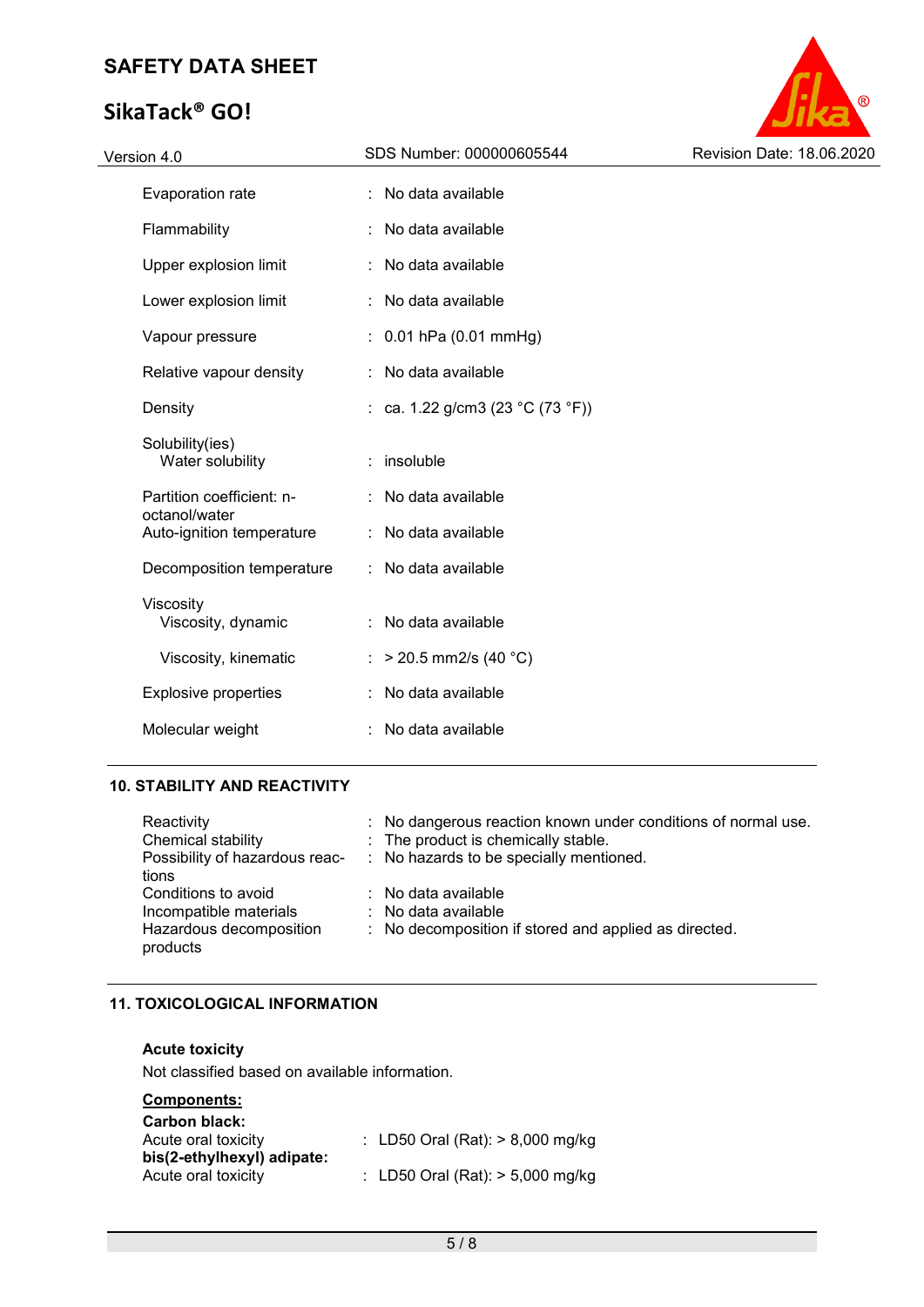# **SikaTack® GO!**

| Version 4.0                                                                          | SDS Number: 000000605544                                                                         | Revision Date: 18.06.2020 |
|--------------------------------------------------------------------------------------|--------------------------------------------------------------------------------------------------|---------------------------|
| Acute inhalation toxicity                                                            | : LC50 (Rat): $> 5.7$ mg/l<br>Exposure time: 4 h<br>Test atmosphere: dust/mist                   |                           |
| 4,4'-methylenediphenyl diisocyanate:<br>Acute inhalation toxicity                    | : Acute toxicity estimate: 1.5 mg/l<br>Test atmosphere: dust/mist, Method: Expert judgement      |                           |
| <b>Skin corrosion/irritation</b>                                                     |                                                                                                  |                           |
| Not classified based on available information.                                       |                                                                                                  |                           |
| Serious eye damage/eye irritation                                                    |                                                                                                  |                           |
| Not classified based on available information.                                       |                                                                                                  |                           |
| Respiratory or skin sensitisation                                                    |                                                                                                  |                           |
| Skin sensitisation: May cause an allergic skin reaction.<br>haled.                   | Respiratory sensitisation: May cause allergy or asthma symptoms or breathing difficulties if in- |                           |
| <b>Germ cell mutagenicity</b>                                                        |                                                                                                  |                           |
| Not classified based on available information.                                       |                                                                                                  |                           |
| Carcinogenicity<br>Not classified based on available information.                    |                                                                                                  |                           |
| <b>Reproductive toxicity</b><br>Suspected of damaging fertility or the unborn child. |                                                                                                  |                           |
| <b>STOT - single exposure</b><br>Not classified based on available information.      |                                                                                                  |                           |
| <b>STOT - repeated exposure</b>                                                      | May cause damage to organs (respiratory system) through prolonged or repeated exposure.          |                           |
| <b>Aspiration toxicity</b>                                                           |                                                                                                  |                           |
| Not classified based on available information.                                       |                                                                                                  |                           |
| <b>12. ECOLOGICAL INFORMATION</b>                                                    |                                                                                                  |                           |
| <b>Ecotoxicity</b>                                                                   |                                                                                                  |                           |
| Components:<br><b>Carbon black:</b><br>Toxicity to fish                              | : LC50 (Brachydanio rerio (zebrafish)): > 1,000 mg/l<br>Exposure time: 96 h                      |                           |
| bis(2-ethylhexyl) adipate:<br>Toxicity to daphnia and other<br>aquatic invertebrates | : EC50 (Daphnia magna (Water flea)): $>$ 500 mg/l<br>Exposure time: 48 h                         |                           |
| Toxicity to algae                                                                    | : EC50 (Scenedesmus quadricauda (Green algae)): > 500 mg/l<br>Exposure time: 72 h                |                           |

O

### **Persistence and degradability**

No data available

# **Bioaccumulative potential**

No data available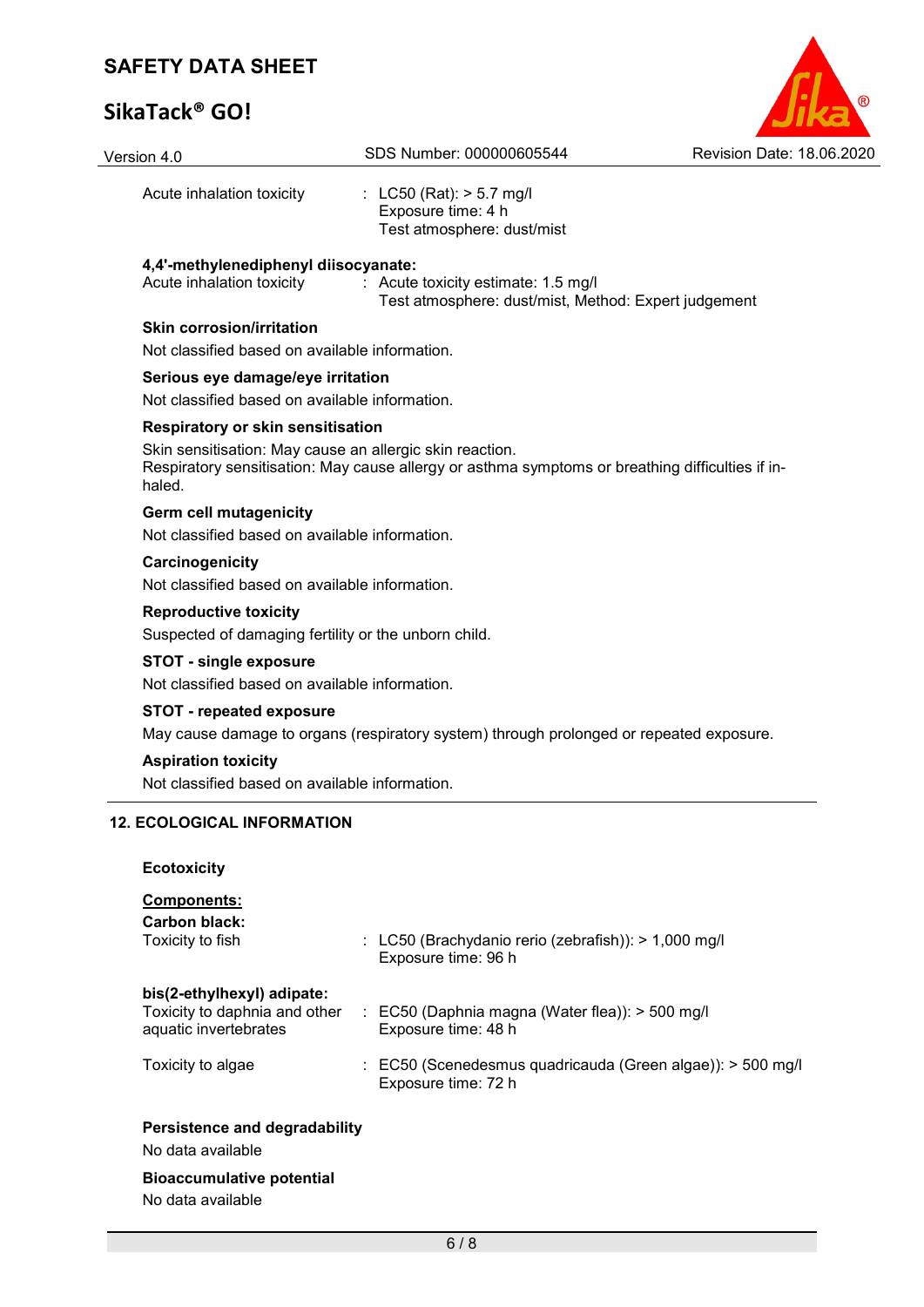# **SikaTack® GO!**

| R                                |
|----------------------------------|
| <b>Revision Date: 18.06.2020</b> |

| Version 4.0 | SDS Number: 000000605544 | <b>Revision Date: 18.06.2020</b> |
|-------------|--------------------------|----------------------------------|
|-------------|--------------------------|----------------------------------|

| <b>Mobility in soil</b> |  |
|-------------------------|--|
| No data available       |  |

**Hazardous to the ozone layer** Not applicable

### **Other adverse effects**

### **Product:**

Additional ecological information : There is no data available for this product.

### **13. DISPOSAL CONSIDERATIONS**

| Waste from residues    | : Do not contaminate ponds, waterways or ditches with chemi-<br>cal or used container.<br>Send to a licensed waste management company. |
|------------------------|----------------------------------------------------------------------------------------------------------------------------------------|
| Contaminated packaging | : Empty remaining contents.<br>Dispose of as unused product.<br>Do not re-use empty containers.                                        |

### **14. TRANSPORT INFORMATION**

### **International Regulations**

### **UNRTDG**

Not regulated as a dangerous good

### **IATA-DGR**

Not regulated as a dangerous good

#### **IMDG-Code**

Not regulated as a dangerous good

### **Transport in bulk according to Annex II of MARPOL 73/78 and the IBC Code**

Not applicable for product as supplied.

### **National Regulations**

Refer to section 15 for specific national regulation.

### **15. REGULATORY INFORMATION**

#### **Related Regulations**

**Fire Service Law** Not applicable

#### **Industrial Safety and Health Law**

**Harmful Substances Prohibited from Manufacture** Not applicable

**Harmful Substances Required Permission for Manufacture** Not applicable